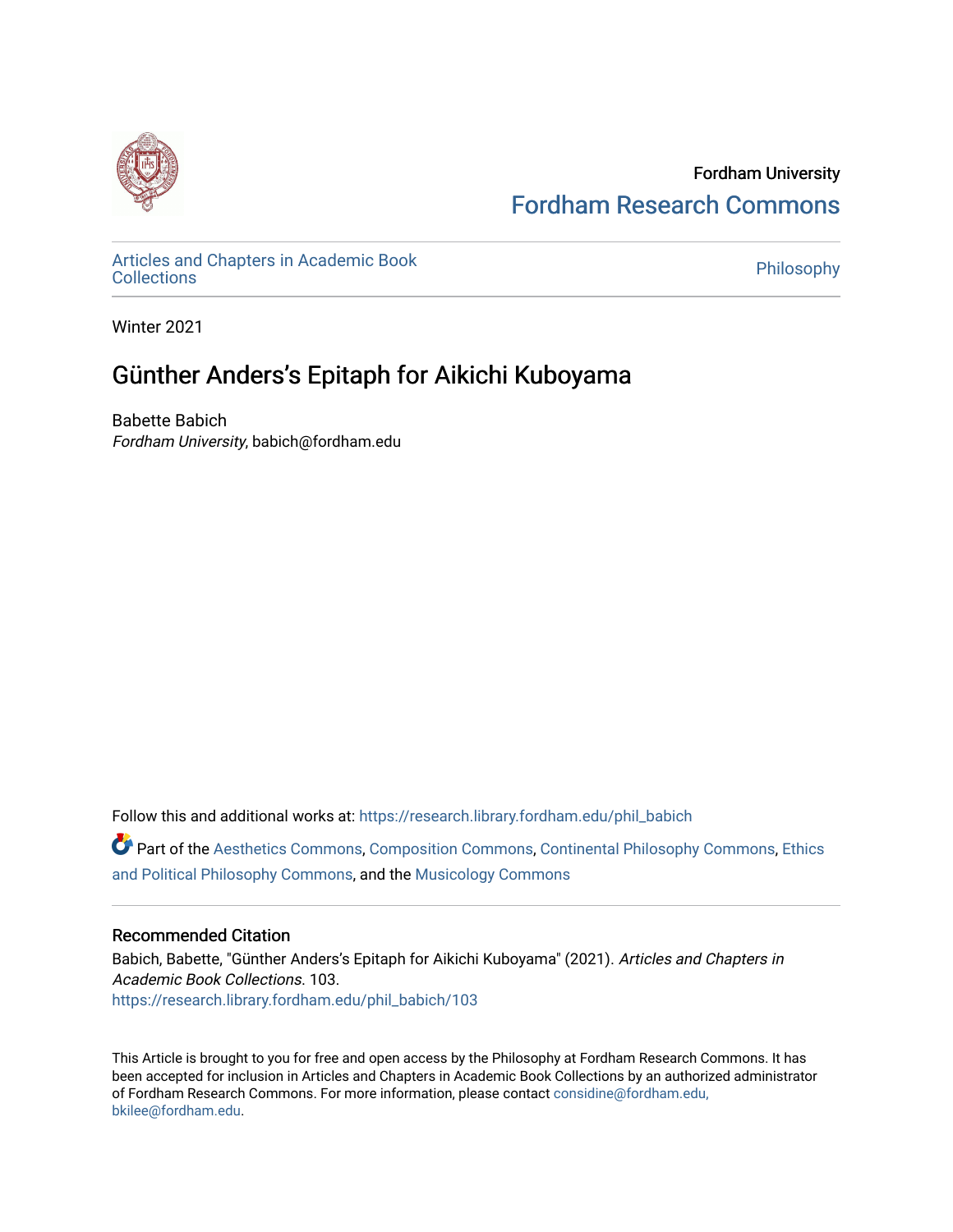# Günther Anders's *Epitaph for Aikichi Kuboyama*

### Babette Babich

Abstract: Günther Anders's poem *Du kleiner Fischerman* is read here as a text contribution to the irruption that is violence and its enduring (omnipresent) aftermath. The essay includes a discussion of transmedial expression, including dramatization, or television and social media, text and subtext, as well as the inspiration of Anders's poem as a work of art continuing in our times: the ongoing exclusion(s) of certain names and certain thinkers as of certain musical modes, including electronic musical works, as of voices and of collective memory, or oblivion. Reading Raymond Williams along with Anders and Adorno on television updated in today's era of screen-being, this essay reads the challenges of on-line music magazines, Leonard Cohen and k.d.lang, between modes of memorialization, including a reading of Anders's poetic memorial on the violence of Walter Benjamin's death to conclude with Ivan Illich on the ongoing expropriation of death (and health) today.

Key words: Hydrogen bombs, Herbert Eimert, Raymond Williams, Ivan Illich, music

> *Das wichtigste steht natürlich in den Anmerkungen*. —Max Weber

Günther Anders includes two poems in his annotations to his 1956<br>book, *The Antiquatedness of Humanity*. The first, "The Fevered Columbus," is a paean to cosmic excess: the abundance of the universe for nothing and more nothing.<sup>1</sup> The second poem is included in a footnote appended to

<sup>1.</sup> Günther Anders, *Die Antiquiertheit des Menschen I. Über die Zerstörung des Lebens im Zeitalter der dritten industriellen Revolution* (Munich: Verlag C. W. Beck, 1980), 341–342; 346–347.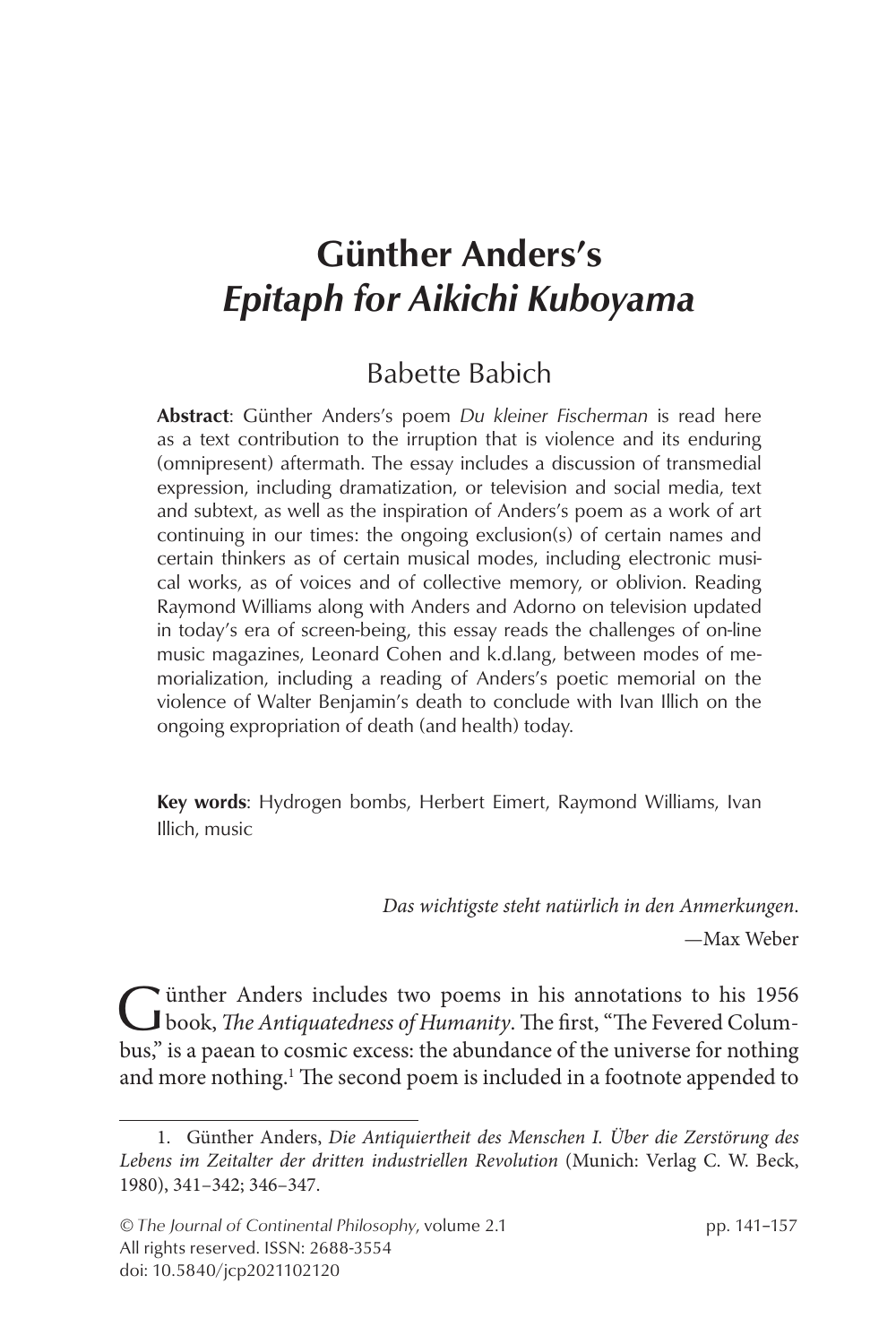a text in which Anders reads violence in terms of what is and has been done: "The experiments succeed, the experimenting fails,"2 on being and having: this that *is* done and this that *has been* done. More than anyone before him or since—and here I include Gabriel Marcel who took over Anders's project as his own<sup>3</sup>—Anders thinks through *being*, past, and future in terms of *having* and its modalities. Meditating on a cascade of verbal auxiliaries throughout his work, not only in his 1928 *Über das Haben*, he reminds us in his 1980 book featuring a series of reflections on "Antiquatedness": "'Having' was already 'deployment.' *Habere* is already *adhibere*."4 Anders takes the declination at the level of the word, the verb, parsing school logic as philosophical logic changed forever, so Anders writes, in the wake of the extermination camps in the third part of his book, on "the roots of our apocalypse blindness":

There the lethal machines operated with absolute efficiency, leaving no uneconomical residues of life. There the venerable proposition, *All men are mortal*, had already become an understatement.5

In place of the classical mortal syllogism, we have what follows from what has been done which is to say from what in consequence *can* thus and *will*  thus be done, articulated and articulable as now and henceforth given presuppositions: the logic of the proposition now without "understatement": "All men are killable [*tötbar*]."6 To this extent, the "nuclear experiments" of the post-war world become everyday affairs, barely noticed. And as unnoticed, Anders who stacks what has been done and what thus follows from the fact of this "having been" argues that quite by definition what was not then and is not now and will not *per impossible* in future be noted cannot function as any kind of deterrent but serves instead as palimpsest whereby what *can* be done becomes what *ought* to be done.7

4. Anders, *Die Antiquiertheit des Menschen I*, 334.

6. Ibid.

<sup>2.</sup> Anders, *Die Antiquiertheit des Menschen I*, 256f.

<sup>3.</sup> Under the name he was born with, Günther Stern, Anders writes *Über das Haben. Sieben Kapitel zur Ontologie der Erkenntnis* (Bonn: Cohen, 1928). Marcel acknowledges his debt to Anders from the outset of *Être et avoir* (Paris: Fernand Aubier, 1935), in English as *Being and Having*, trans. Peter Smith (Westminster, UK: Dacre Press, 1949).

<sup>5.</sup> Anders, *Die Antiquiertheit des Menschen II. Über die Seele im Zeitalter der zweiten industriellen Revolution* (Munich: Verlag C. W. Beck, 1956), 243.

<sup>7.</sup> Anders goes further to be sure as he points out that one can hardly deploy the bomb in the case of Hiroshima and Nagasaki in order to put pressure on the Soviet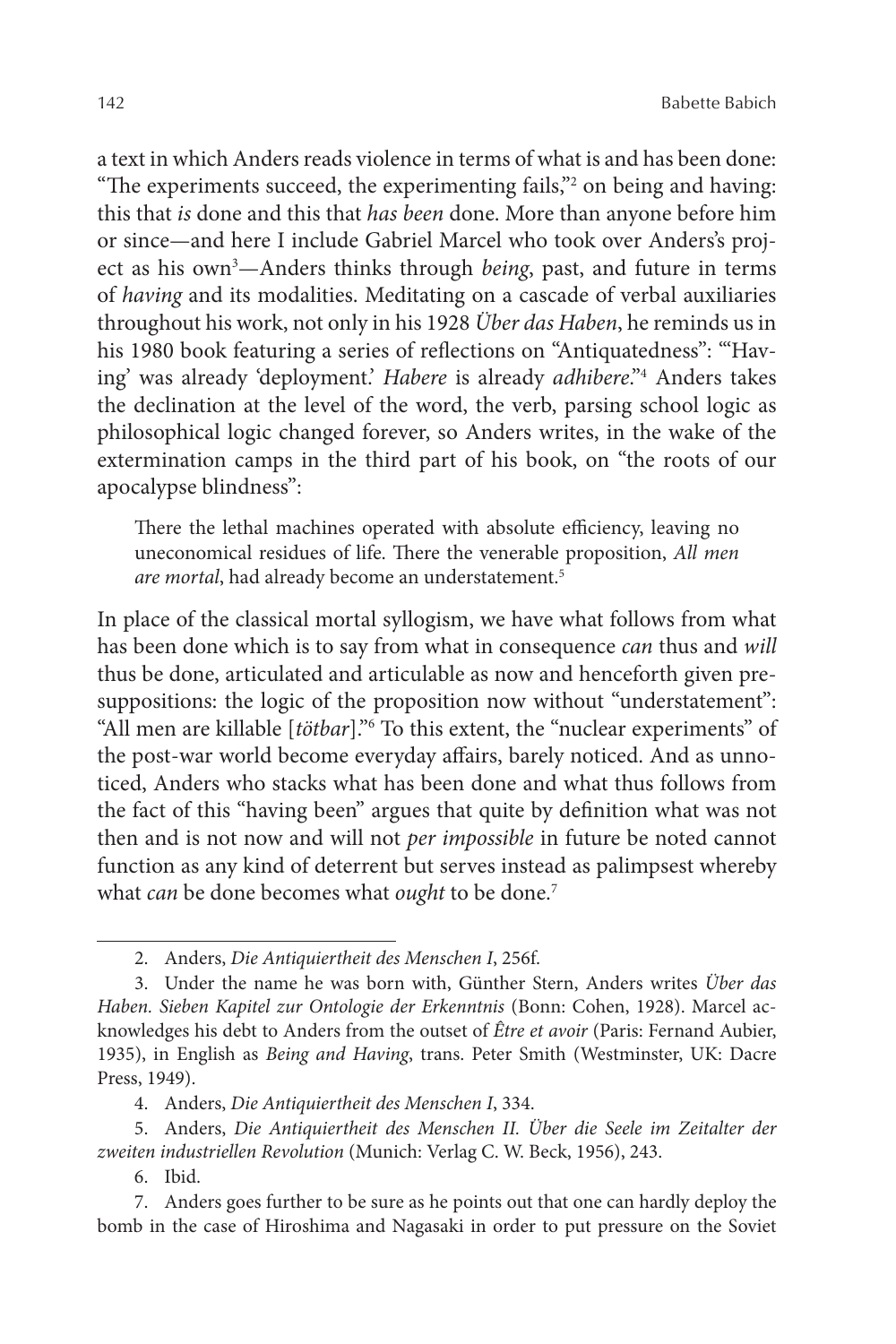Much of the moral tone of today's ongoing medical pandemic follows from what Anders analyses as the "maxim of the gadget [*Geräte*]."8 For Anders, this programmatic maxim is the cybernetic heir to the Nietzschean rendering of Pindar's injunction, "become the one you are [*Werde der du bist*]." As a result, whatever *can be* done *must be* done as moral imperative and Anders adds that anyone who opposes this is "branded a luddite" [*Maschinenstürmer*, a titular allusion to Ernst Toller's 1923, *The Machine-Wreckers*], what Anders names a "reactionary," a technophobe. "And because nothing is easier than that, such branding always works."9

After the first two bombs had been dropped on Hiroshima and Nagasaki the ongoing deployment of atomic weapons were characterized not as the use of weapons per se but as "tests," just as in the case of the first July 16 Trinity explosion. Anders refused this "experimental" characterization for reasons of precision, pointing out that a test is (or ought to be, should be) different from deployment or use. For Anders, it ought not be possible to describe the consequences of the fall-out from such so-called "tests," such as "the first victim of the hydrogen bomb, the Japanese fisherman, Aikichi Kuboyama, who died in 1954" precisely where that same death was no "attempt" (the German has this clear ambiguity) but sheer, ontic fact.<sup>10</sup>

Anders reads the violence of the Second World War as a scattered, spreading, if often dissembled and typically disattended, violence: a violence that, having been done, continued to be done on an ongoing basis not only in Europe but also in the Pacific, particularly in and around Japan.11 But there is more and the current author has been contributing to the growing literature on Anders, most recently with a book: *Günther Anders's Philosophy of Technology*, which is also a monograph on social phenomenology as on philosophical anthropology, as on music and literature.<sup>12</sup> This range alone, quite as Ernst Schraube writes, may make Anders diffi-

Union, because the deployment vitiates statements of an if/then kind—as he argues.

<sup>8.</sup> Anders, *Die Antiquiertheit des Menschen I*, 40.

<sup>9.</sup> Ibid., 41.

<sup>10.</sup> Ibid., 260.

<sup>11.</sup> See for a discussion of violence in a general foregrounding of Anders's thinking, the various contributions to Michaela Latini, Allessandra Sannella, and Alfredo Morelli, eds., *La grammatica della violenza Un'indagine a più voci* (Rome: Mimesis Editioni, 2017).

<sup>12.</sup> Babette Babich, *Günther Anders's Philosophy of Technology: From Phenomenology to Critical Theory* (London: Bloomsbury, 2021).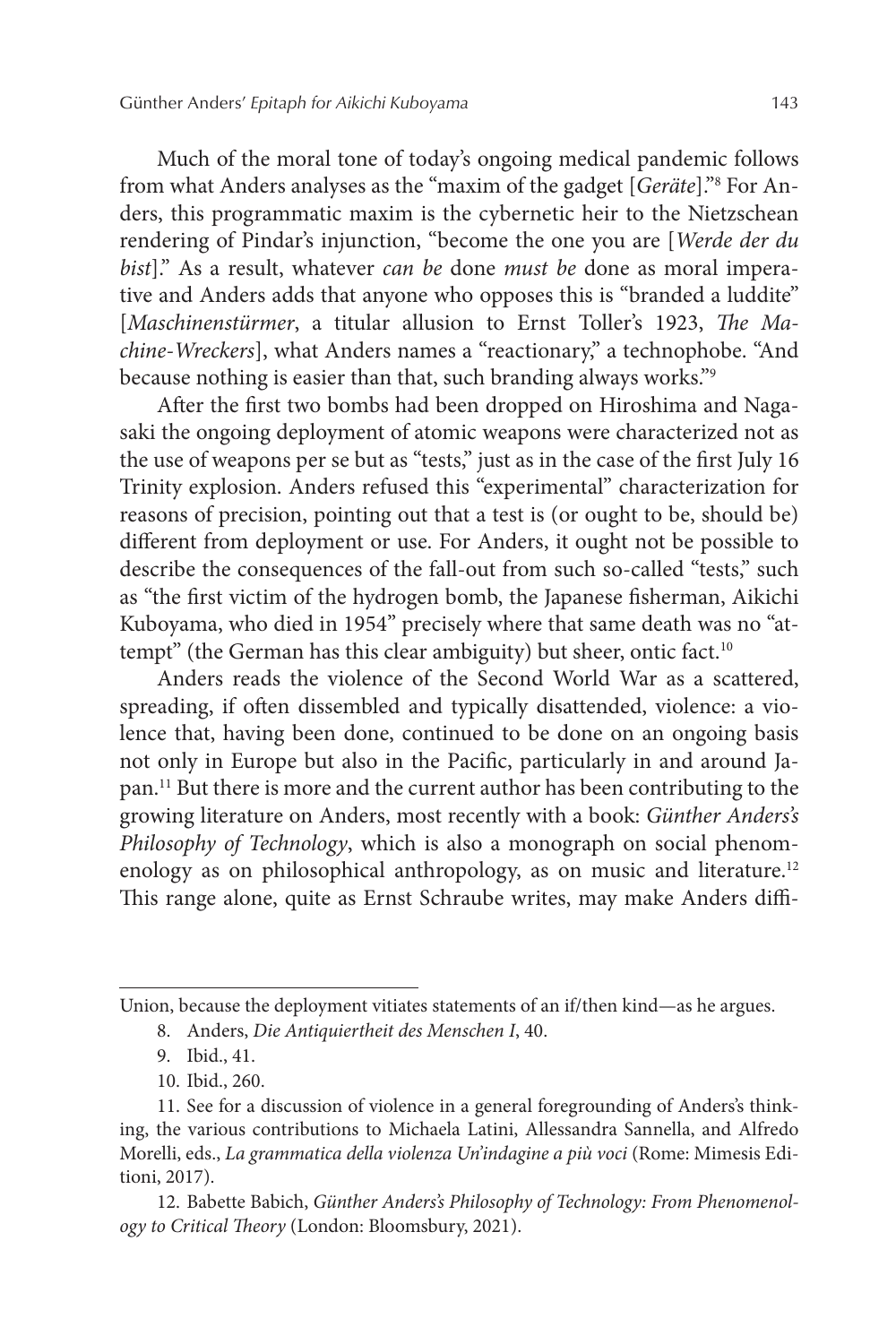cult to read.13 For Anders wrote between the traditions of phenomenology (Husserlian/Schelerian/Heideggerian) and critical theory; being himself a "founding" member, with Theodor Adorno and others, of the original Frankfurt School. A sense of this breadth is required to begin to unpack the complex contours of Anders's thought, a thinking largely unreceived even within the philosophical tradition in which he wrote. That original historical tradition was the "continental" tradition, classically regarded, yet if the then-continental had (and if the current continental tradition has) its troubles reading/engaging Anders, this hardly augurs well for the more analytic modalities that constitute the greater part of university or academic philosophy. Additionally, so I argue, it may be useful to consider Anders's absorption with a phenomenological sociology of music as he articulated this as a matter of affinity and not less: of privilege, permission, recognition, acknowledgment—elements central to what we today advocate as pluralism and diversity in the canon. But in addition qua phenomenological performative, Anders emphasizes, here not unlike Adorno, that there will be the question of the sort or kind of music we listen to, the music we favor or are willing to listen to, the music to which, even more significantly, we might dedicate an intellectual hearing, including the kind or sort of musical scholarship and here there is a clear analogy with philosophical kinds,<sup>14</sup> the style(s) of writing, the focus and the range, the names and the voices of the authors we read (or don't read) or name (or fail to name). Specifically, Anders's phenomenological analysis of music argued that participating in the "world" of music, performing, having an opinion or judgment about or even listening to music was a privilege some were permitted to have and from which others were excluded.

The musicologist and cultural theorist, Benjamin Steege has described Anders's engagement with, serving as the original inspiration for, along with correspondence between the composer and the philosopher on an experimental, musical composition:15

<sup>13.</sup> Ernst Schraube, "'Torturing Things until They Confess': Günther Anders's Critique of Technology," *Science as Culture*, Vol. 14, No. 1 (2005): 77–85.

<sup>14.</sup> See, more broadly, on this analogy: Babich, "Are They Good? Are They Bad? Double Hermeneutics and Citation in Philosophy, Asphodel and Alan Rickman, Bruno Latour and the 'Science Wars'" in: Paula Angelova, Andreev Jaassen, Emil Lessky, eds., *Das Interpretative Universum. Dimitri Ginev zum 60. Geburtstag gewidmet* (Würzburg: Königshausen and Neumann, 2017), 259–290.

<sup>15.</sup> See Benjamin Steege, "This is Not a Test: Listening with Günther Anders in the Nuclear Age" in Viktoria Tkaczyk, Mara Mills, and Alexandra Hui, eds., *Testing Hearing* (Oxford: Oxford University Press, 2020), 327–348.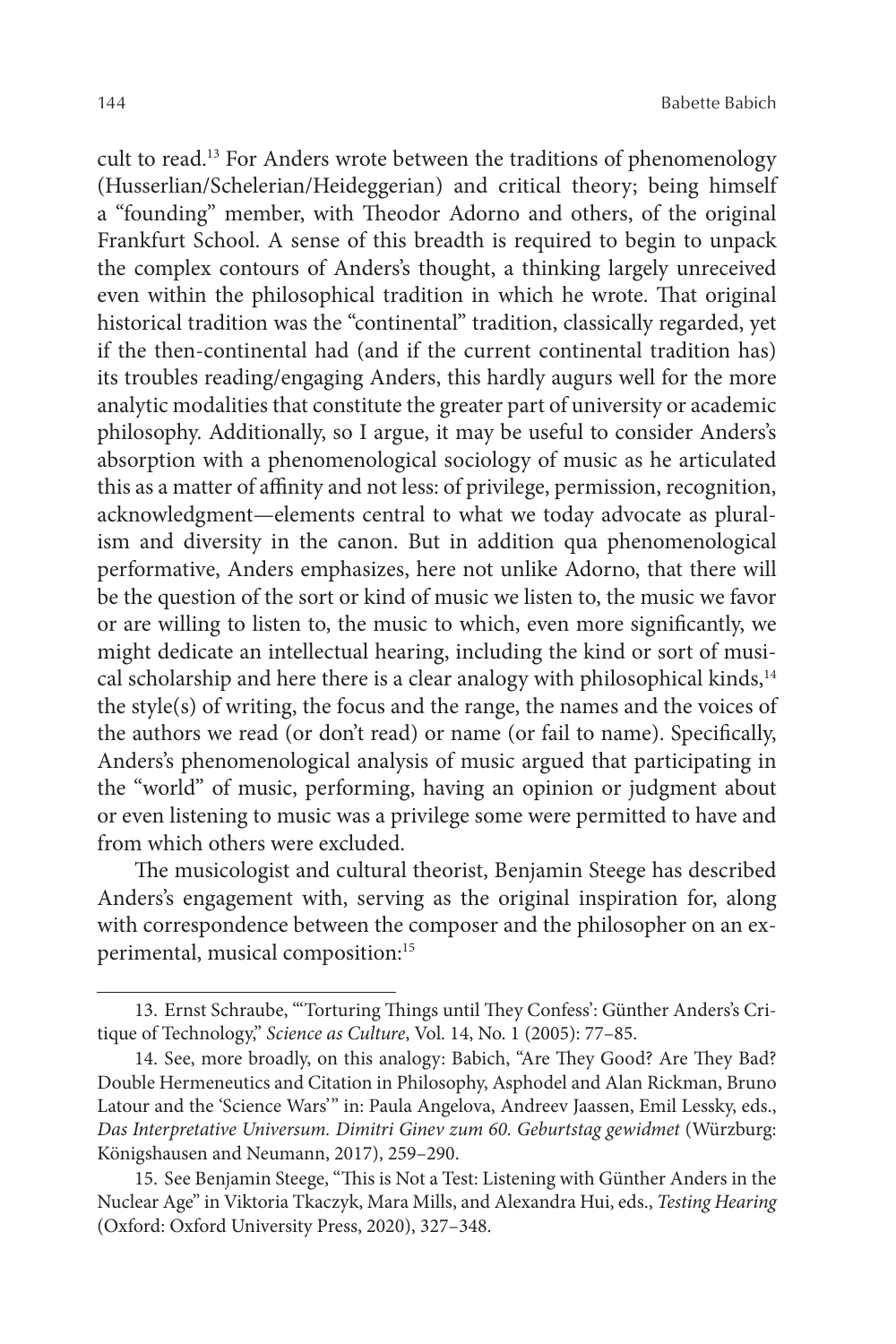*Epitaph für Aikichi Kuboyama* (1962) . . . a tape work by Herbert Eimert, composer, critic, and founder of the electronic music studio at West German Radio in Cologne.16

Like Anders, Eimert was himself a student of Max Scheler as well as a composer and a theorist, expert in atonal and electronic, experimental music. Eimert began work on the composition in 1957 directly after the appearance of Anders's book on the *Antiquatedness of Humanity*. 17 This direct efficacy, as this is part of what Gadamer called *Wirkungeschichte*, should be underscored along with its complexity over time and its original obliquity, drawn from an endnote, as most readers tend to overlook the ancillary parts of a book: front matter, emendations, annotations.

In other formats, compounding the challenge, readers rarely read footnotes or follow links in academic writing, quite in spite of the hype associated with hypertext from some years ago, hype now lost in the seamless life that is social media. By contrast, links adumbrate social media, a matter of screen-being as it were, the superficies of a life lived online, distraction compounded by distraction, to quote Raymond Williams: "distraction by distraction from distraction"18

The Williams quote is often repeated, sometimes without context, from his 1975 inaugural lecture as the first Professor of Drama at Cambridge University: "Drama in a Dramatised Society." Also included in a collection of Williams's essays, *On Television*, 19 Williams's focus is less television *per se* or the medium—the kind of thing Gerry Mander writes about rather more incisively in his *Four Arguments for the Elimination of Television*, 20 and Neil Postman rather more presciently, starting with his title *Amusing Ourselves to Death*21—than it is a sociological-cum-anthropological reflection in *medias res*, given the same California that struck Anders, Adorno and other expatriate members of the original Frankfurt School who found themselves

<sup>16.</sup> Steege in Tkaczyk, Mills, and Hui, eds., *Testing Hearing*, 355. For an explication, note the 1:28 min track: "About the techniques used in 'Epitaph for Aikichi Kuboyama'": https://www.youtube.com/watch?v=4SNaDWXDjDY.

<sup>17.</sup> Anders, *Die Antiquiertheit des Menschen I*, 346–347.

<sup>18.</sup> Raymond Williams, *Drama in a Dramatised Society: An Inaugural Lecture* (Cambridge: Cambridge University Press, 1975), 5.

<sup>19.</sup> The text is reprinted, as excerpt, in Williams, *On Television* (London: Routledge, 2013 [1989]).

<sup>20.</sup> Gerry Mander, *Four Arguments for the Elimination of Television* (Ann Arbor: The University of Michigan, 1978).

<sup>21.</sup> Neil Postman, *Amusing Ourselves to Death: Public Discourse in the Age of Show Business* (New York: Viking, 1985).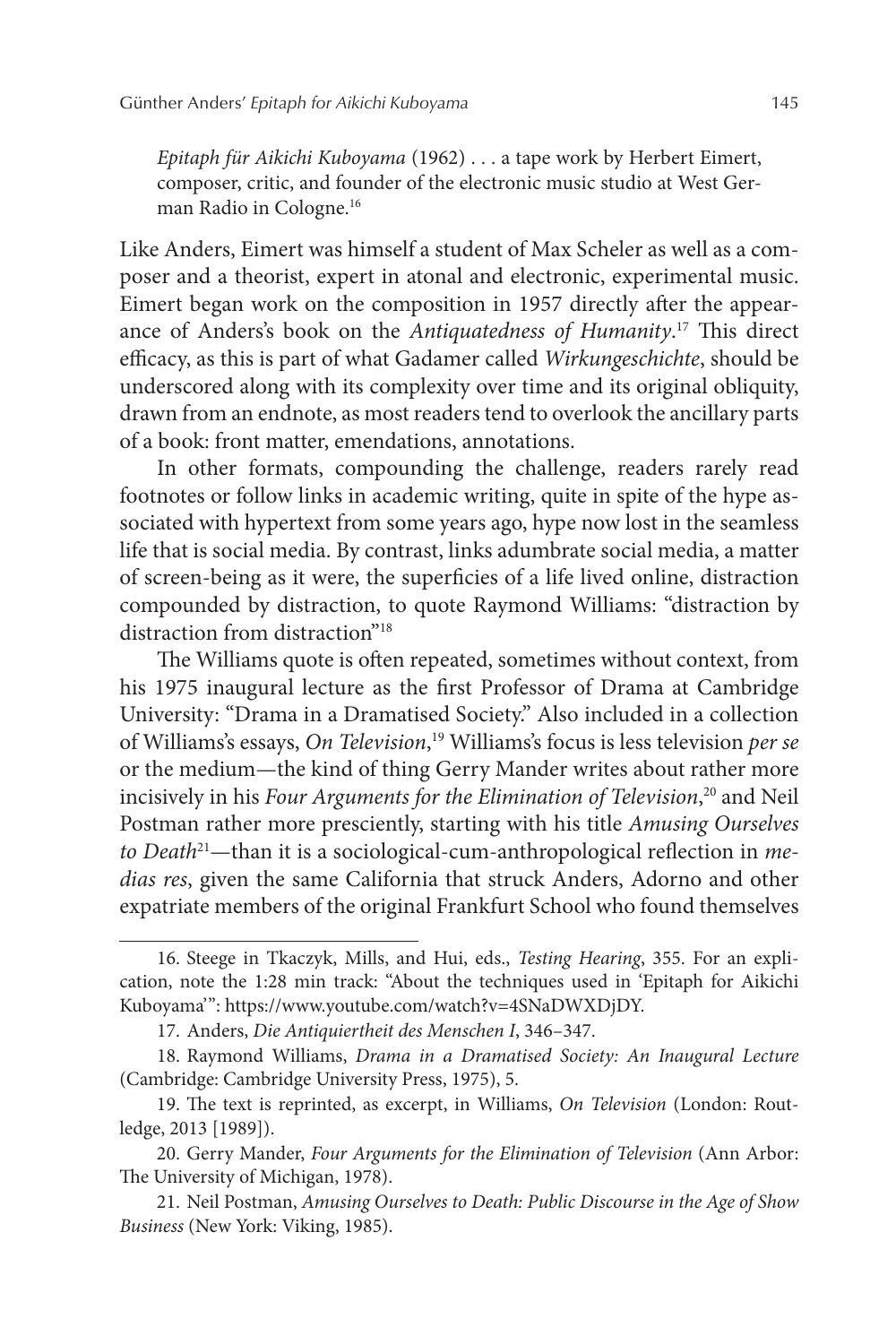exactly there. Now *California*, as the song tells us, *is a state of mind*; that same state of mind in which many of us have grown up and in which state we still and currently find ourselves, more so, perhaps, given Lockdown (off again, on again) as it is also the enabling condition for the same.

Williams reflects on the backwards and forwards ubiquity of television, and Anders makes a similar point as does Adorno, concerning what that ubiquity or omnipresence does to society. Williams underscores that "drama, in quite new ways, is built into the rhythms of everyday life."22 In 1957, Adorno, here writing in English, invokes English literary theory to highlight the market:

the archetypes of present popular culture were set comparatively early in the development of middle-class society—at about the turn of the seventeenth and the beginning of the eighteenth centuries in England. According to the studies of the English sociologist Ian Watt, the English novels of that period, particularly the works of Defoe and Richardson, marked the beginning of an approach to literary production that consciously created, served, and finally controlled a "market."<sup>23</sup>

For Anders, in a text that likewise appeared in English (in 1956):

In the days before the cultural faucets of radio and television had become standard equipment, the Smiths and the Millers used to throng the motion picture theaters where they collectively consumed the stereotyped mass products manufactured for them.24

Anders emphasizes the fractionization, individualization, isolation of what had been *social* life where Williams adverts to the shift as such to the suffusion of the banal, the everyday, quite opposed to the exceptionality of fest *qua* fest (as Nietzsche notes this and as Gadamer also foregrounds in his *The Relevance of the Beautiful*). Author of *Drama: From Ibsen to Eliot,*25 Williams means the everydayness of the transition from the "festive extraordinary" to "ordinary absorption." Hence in his Cambridge lecture, Williams can start with the theatrical rites of the ancient Dionysia (oblique to, as Nietzsche reminds us, the life and time of the *polis*) and the medieval mystery play,

<sup>22.</sup> Williams, *Drama in a Dramatised Society*, 5.

<sup>23.</sup> Theodor Adorno, "Television and the Patterns of Mass Culture" in Bernard Rosenberg and David Manning White, eds., *Mass Culture: The Popular Arts in America* (London: Collier Macmillan, 1957), 474–488, here: 475.

<sup>24.</sup> Anders, "The World as Phantom and Matrix," *Dissent* 3.1 (1956): 14–24, here: 14.

<sup>25.</sup> Williams, *Drama from Ibsen to Eliot* (London: Chatto and Windus,1965).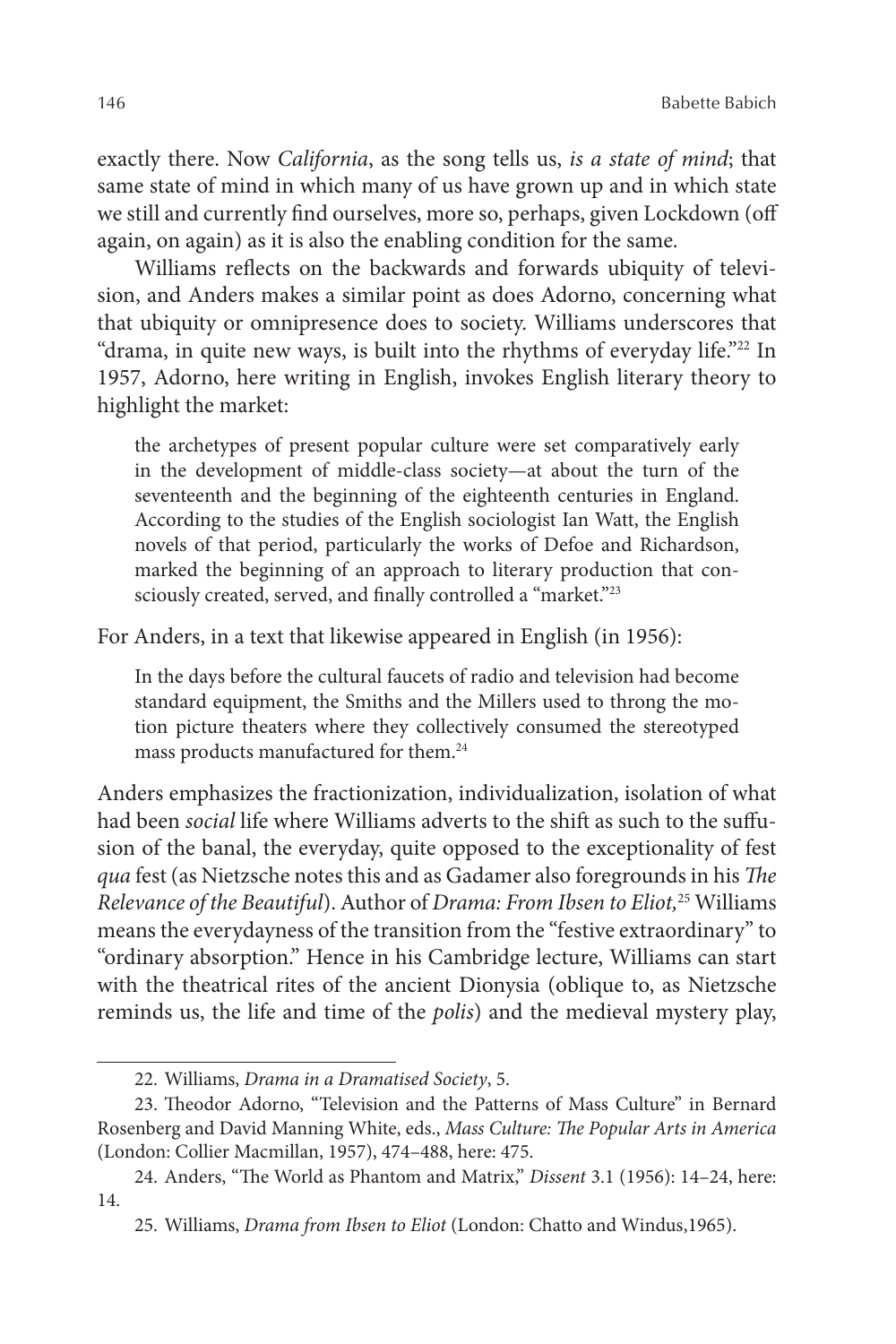in order to track the change "from honouring Dionysus or Christ to taking in a show."26 At stake is the aesthetic concern with "critical discrimination," then a concern with high art/low art, but which Williams refused to reduce to such value-weighting schemes. Instead, casually omitting a mention of hermeneutics, the word being too long for anyone other than Walter Ong or Northrop Frye, it was for Williams a matter of where one finds oneself, parked, as one is for hours on hours, in front of the TV, where we find ourselves with our screens today—it is a direct evolution, no detours, online, wired or wireless—constantly connected. To the question, *Where do you find yourself?* Williams answers: "It depends where you ask that question from."27 This *where* turns out to be that "state of mind" Williams names, with reference to:

contemporary California, where you can watch your first movie at sixthirty in the morning and if you really try can see seven or eight more before you watch the late movie in the next recurrent small hours. Fiction; acting; idle dreaming and various spectacle; the simultaneous satisfaction of sloth and appetite; distraction from distraction by distraction. It is a heavy, even a gross catalogue of our errors, but now millions of people are sending the catalogue back, unopened. Till the eyes tire, millions of us watch the shadows of shadows and find them substance; watch scenes, situations, actions, exchanges, crises. 28

Clearly "binge watching" is no recent phenomenon. But how could it ever have been, just given that television or other screens served and serve as the soundtrack and visual backdrop for contemporary lives from childhood onward? Williams echoes Adorno's and Eisler's reflections which they set in between the lines in their reflections on the co-option of composers (they do not mention theorists) by the same cultural industry in *Composing for the Films.*29 The artist does not change Hollywood. And for Anders it is not quite a matter of the composer or the director or the individual charged (as Adorno was, as Williams was) with providing "advisory" or consulting input to the culture industry. Much rather, Anders was concerned with the "invention" of the mass consumer not *en masse*, buying anything that can be imagined in a shopper's paradise, but as targeted eater, consumer of just

<sup>26.</sup> Williams, *Drama in a Dramatised Society*, 5.

<sup>27.</sup> Ibid., 6.

<sup>28.</sup> Ibid., 6–7.

<sup>29.</sup> Adorno and Hanns Eisler, *Composing for the Films* (Oxford: Oxford University Press, 1947).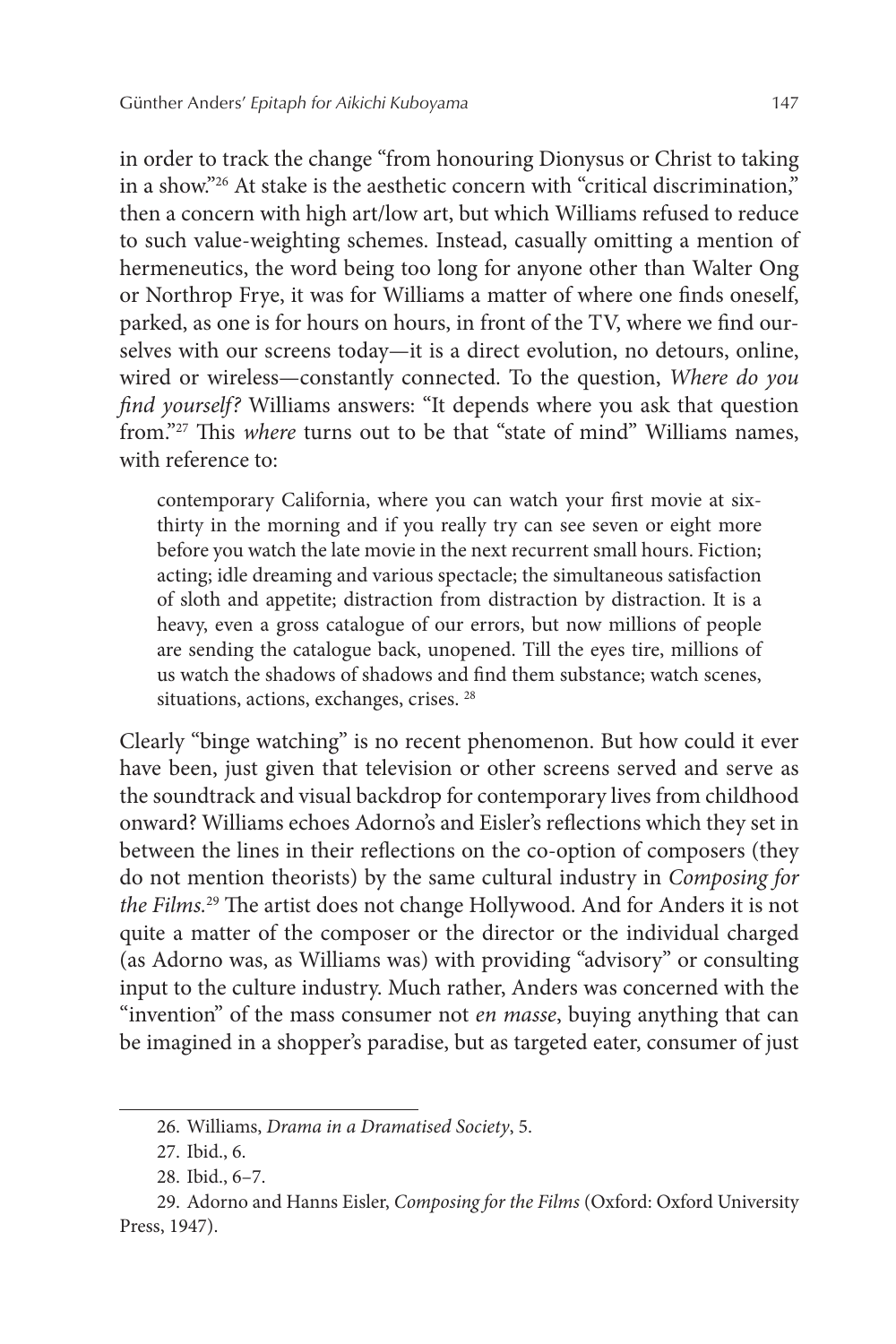148 Babette Babich

and only what there is to consume (to "buy") and nothing else. The manufacturer, Anders observes (think of Apple or Tesla):

does not want all of his customers to consume one and the same product, he wants all of his customers to buy identical products on the basis of an identical demand which has also to be produced."30

Thus focusing on the need to produce this "identical demand," Anders takes note of something different when it comes to culture delivered via television or radio or what have you—permitting the extension of Anders's insights alongside those of Jean Baudrillard on today's media—namely, the social elimination of mass experience *per se*. Thus Anders, invoking then current sociology of crowds with reference to Gustav le Bon, argues that sociological tactics or "stage directions" for dictators, as Anders puts it, are increasingly irrelevant: "No method of depersonalizing man, of depriving him of his human powers, is more effective than one which seems to preserve the freedom of the person and the rights of individuality."<sup>31</sup>

As Anders argues, parallel to Williams's reflexivity which may be captured with a reference to Nietzsche's aphorism on the abyss that looks back into the subject gazing into the abyss:

it is through the consumption of mass commodities that mass men are produced. This implies that the consumer of the mass commodity becomes, through his consumption, one of the workers contributing to his own transformation into a mass man. In other words, consumption and production coincide.32

In other words, what is invented is the *consumer*: "And this production takes place wherever consumption takes place—in front of each radio, in front of each television set."33

Thereby, Anders highlights the investment Williams details in terms of time ("if you really try," as Williams puts it, detailing the time commitment entailed by binge watching), namely that the consumer, this is where Anders speaks of his "eaters," pay for the privilege of consumption (and as a useful "eater," Anders's term of preference, why should the eater not pay)? The niggling detail is that the consumer consumes at the command of the manufacturer and serves quite by consuming as part of the same "man-

<sup>30.</sup> Anders, "The World as Phantom and Matrix," 14.

<sup>31.</sup> Ibid., 16.

<sup>32.</sup> Ibid., 15.

<sup>33.</sup> Ibid., 14.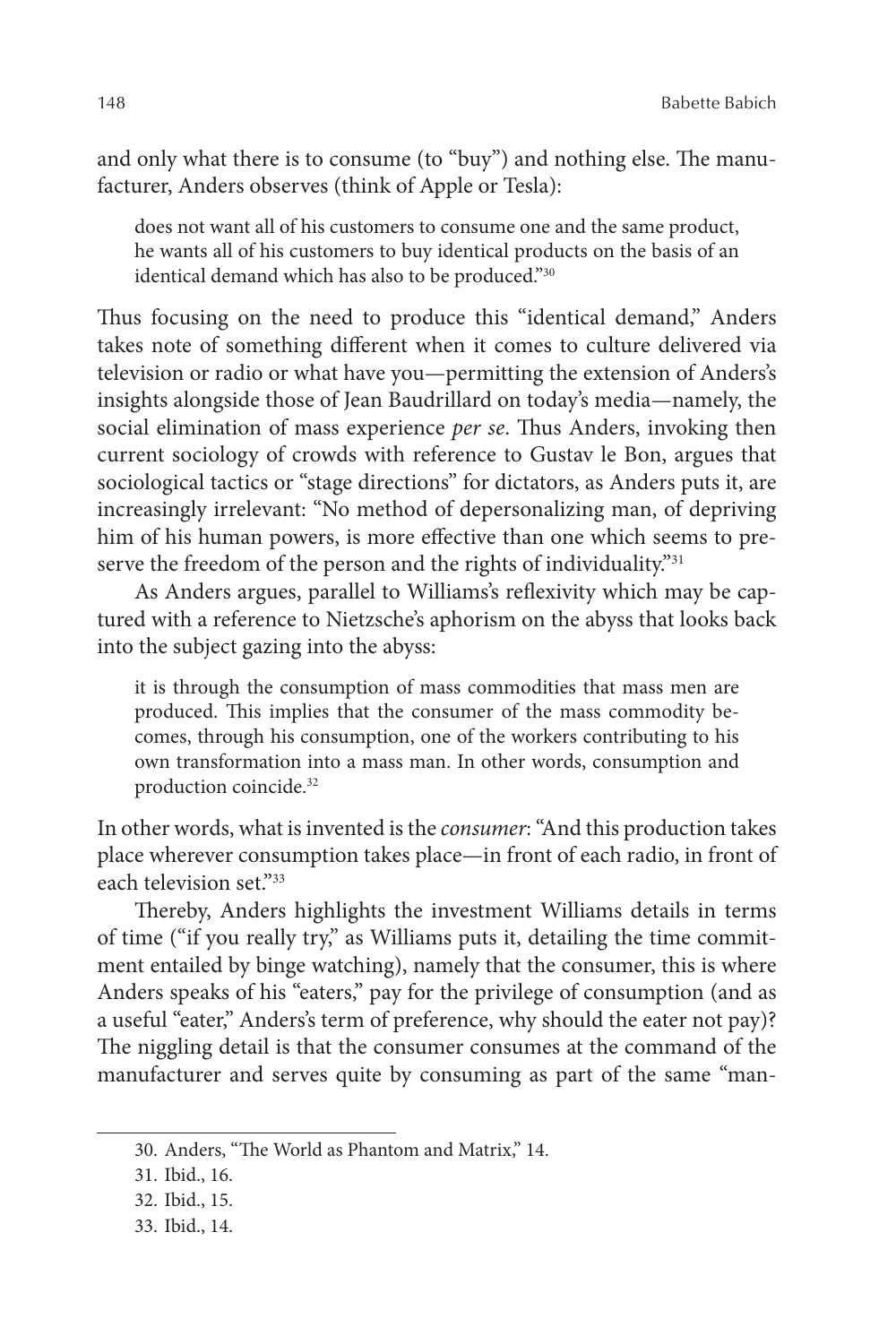ufactured" good ("you are the product" as many analyses of surveillance capitalism and big data have told us):

To complete the paradox, the homeworker, instead of receiving wages for his work, must pay for it by buying the means of production (the receiving sets and, in many countries, also the broadcasts) by the use of which he becomes transformed into mass man. In other words, he pays for selling himself: he must purchase the very unfreedom he himself helps to produce.<sup>34</sup>

Where do we find ourselves today?

In and out of lockdown, a heretofore unprecedented notion in the lifetime of humanity or more immediately, in terms of our visceral persons, in terms of our physiognomy set into the ethers of transmissions of all kinds, electromagnetically and physiologically speaking, with or without attention to microwaves, cell shocked and connective tissue hardened, sclera annealed, additives of all kinds in our air, our water, our food, the new antigen tests, the PCR tests, the mRNA and viral vector vaccines seriatim, blue light, attention captivated, as we are, practically, performatively, really now real. To go back to the question of Eimert's composition inspired, following a footnote reference to a connecting annotation, in Eimert's case to Anders's poem, or, following any reference, typically, when we read a book or an essay, readers might note an illustration and sometimes not even that. This text-focused habitus makes the emphasis on margins and the affirmation/ denial of *hors*-*texte* seductive as it allows us to pretend that we are taking account of things we do not actually take account of in today's era of downloaded PDFs, eBooks, "flowing" text, where we have no sense of the actual book itself, its weight or "voluminosity," its pages, printed or not, front or back matter. The current essay is an essay about such backmatter but that means that we are talking of self-imposed blinders, as Homer made the point not with Polyphemus who could barely see to begin with before being blinded by Odysseus but using the metaphor of hearing/non-hearing, speaking, Nietzsche quotes this, of the "stopped up ears" indispensable for the oarsmen who took Odysseus past his sirens so that he alone might, this is the spiritual ancestor of "distraction from distraction," have his cake [this is the siren's song] and eat it too [this is musical delectation, listening to a sound alluring-unto-death], while all-too prosaically saving his life at the same time). All this and the absence of examples such as one might have these in the context of a master class, makes writing on or referring to mu-

<sup>34.</sup> Ibid., 16.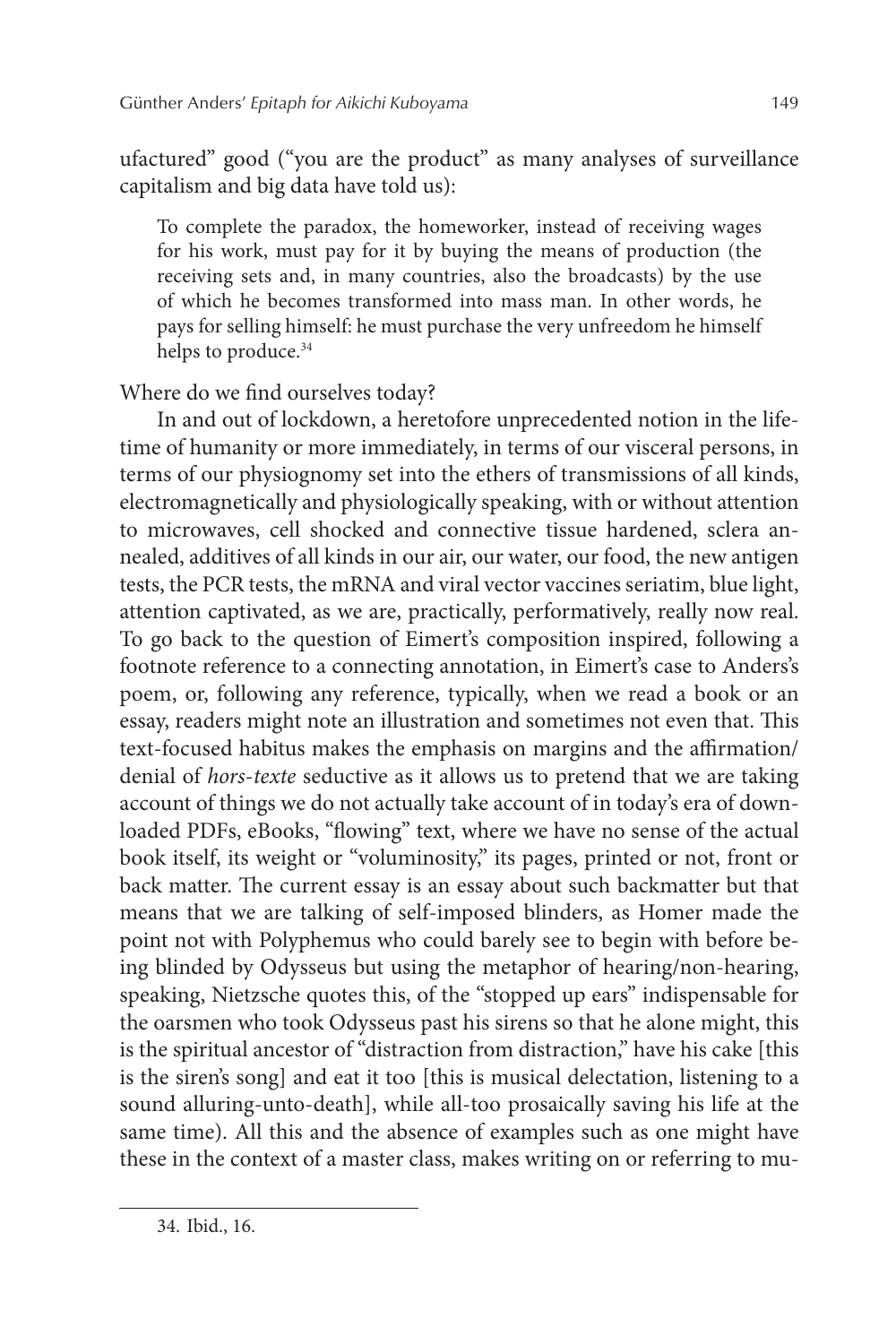sic a challenge. It is worse when it comes to the so-called "new" music, it is (arguably) still worse when it comes to experimental, electronic music.

I speak from some experience. I recall the preliminary (experimental) text that eventually became *The Hallelujah Effect*, 35 which originally appeared in an online music magazine, *Perfect Sound Forever.*36 Whatever readers this text had had already self-selected as musically attuned: as those in the know (those listening to "Perfect Sound Forever"). The essay began with distraction: a link to the k.d. lang music video I was analysing in order to talk about musical and acoustic priming and thence to the Frankfurt School and to Beethoven in order to get to Nietzsche's Greeks. For this same reason, this link/distraction could virtually guarantee that no one who managed to find the online essay would ever return to read the essay in any or all of its range, as a text which only took (as *terminus a quo)* a music video that was itself a "cover"<sup>37</sup> of another performer/composer, Leonard Cohen, incomparable, as I was trying to argue that he was, in order to argue that the ancient Greeks might not be the cliché affair that we assume, an argument Nietzsche had insisted upon only to be ignored in his turn and still. What was certain in my hermeneutic judgment of the likelihood of having readers for such a text (Nietzsche had a more erudite articulation for the same complaint, *non legor, non legar*) was that reading would have to take a backseat, as well it might, to the music.

Eimert's "realization for the ear" to speak in the musical tone of a Kepler or a Kircher—philosophically that would be the legacy of Plato's *Myth of Er*—offers the listener a sounding-out of Anders's textual (or musical) "invention" of his *Epitaph for Aikichi Kuboyama*. In this way, Eimert's 23 minute, three-part, electronic musical tape work, including voice recordings and sound cuts, layers and remixes, and all the resources of a radio broadcast studio (as musical instrumentum), composed/compiled 1957– 1962, retrains Anders's (self-described) "grave inscription."38 To be clear, and

<sup>35.</sup> Babich, *The Hallelujah Effect: Music, Performance Practice, and Technology* (London: Routledge, 2016 [2013]).

<sup>36.</sup> Babich, "The Birth of kd lang's *Hallelujah* out of the 'Spirit of Music'": Performing Desire and "Recording Consciousness on Facebook and YouTube." *Perfect Sound Forever*. *online music magazine*–Oct/Nov 2011. http://www.furious.com/ perfect/kdlang.html. Accessed 13 September 2021.

<sup>37.</sup> For a critical phenomenology of the musical cover, see Babich, "Musical 'Covers' and the Culture Industry: From Antiquity to the Age of Digital Reproducibility," *Research in Phenomenology* 48.3 (2018): 385–407.

<sup>38.</sup> See, for discussion, again of the dynamic between Eimert and Anders, Steege, "This is Not a Test."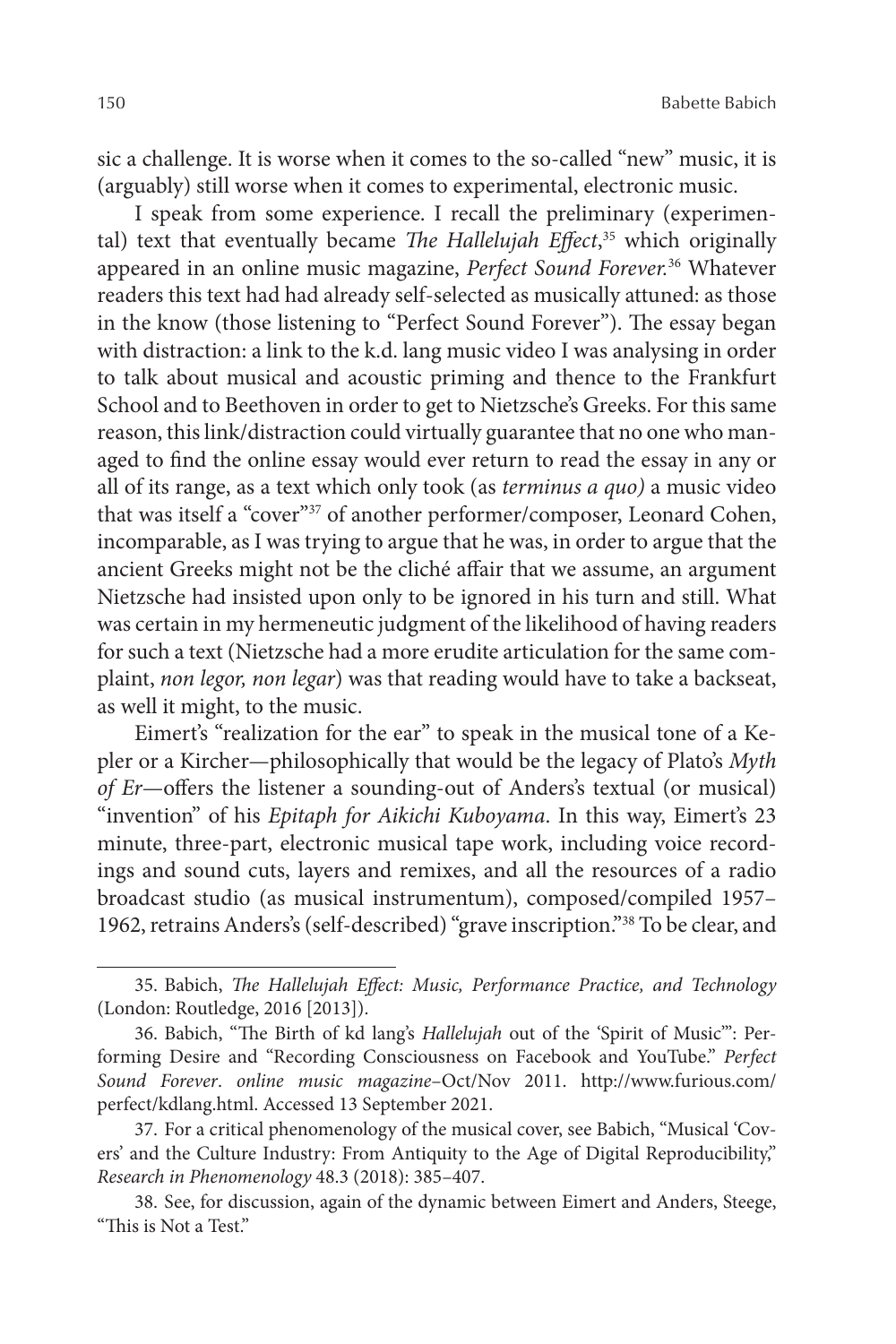Steege repeats this emphasis for the sake of that clarity, critical as reading Anders is soaked in the gnomic, hence my reference to Plato's ideal music, the epitaph is actually engraved nowhere on any grave or monument. Set as distal note to page 296 in the annotations (346–347) to Anders's 1956 *Die Antiquiertheit des Menschen*, 39 Anders's there-inscribed epitaph for Aikichi Kuboyama commemorates the Japanese radio officer on the fishing boat who later died of radiation poisoning in the aftermath of the Bikini Atoll hydrogen bomb test on March 1, 1954, i.e., in the fall-out from, the wake of, complications from the detonation: a matter of coincidental, "collateral" damage. But anything that takes weeks or months is typically discounted and to this day, Kuboyama's death at the age of 40 on September 23, 1954, is attributed to some other cause than the explosion of a bomb a thousand times more deadly than the bomb that was dropped on Hiroshima. Indeed: in today's age of the still-ongoing pandemic, we are used to official denials of causation. And, as Edward Teller said of Kuboyama, without calling him by name: "It's unreasonable to make such a big deal over the death of a fisherman."40

The YouTube video of Eimert's composition, *Epitaph for Aikichi Kuboyama*, is worth seeing/hearing in a musical/musicological context, quite in a phenomenological sense and may, if we make the effort to hear it, teach us to listen, through echoes and repetitions, as the composition itself is also layered and composed, again and again.<sup>41</sup>

Note here the title of Anders's study of Beckett's *Waiting for Godot*, set at the centre of his 1956 book on the "antiquatedness" of the human: "*Sein ohne Zeit. Zu Beckett's Stück 'En attendant Godot*.'" The title, "Being Without

<sup>39.</sup> As Anders says in his own annotation, "quoting" what is accordingly, shades of Plato, not quite a quote and which Anders also gives away as not quite-quoting, underscoring the indirect sourcing of his account according to a certain source: "*nach*" "(after *Sydney Chronicle*, 3 March 1955.)." See Anders, *Die Antiquiertheit des Menschen*, 347.

<sup>40.</sup> Cited in Michael Hoffman's review of *The Day the Sun Rose in the West*, a survivor's account written by Matashichi Oishi, a crewmember of *The Lucky Dragon* fishing trawler (Fikuryumaru No. 5). See Hoffman, "Forgotten Atrocity of the Atomic Age," *The Japan Times*, Aug 28, 2011.

<sup>41.</sup> Herbert Eimert: *Epitaph für Aikichi Kuboyama* (1960–1962) 1/3: https://youtu. be/ENlzdZ5Hl2c; *Herbert Eimert: Epitaph für Aikichi Kuboyama (1960–1962)* 2/3: https://youtu.be/6jnZpAO1tFA; Herbert Eimert: Epitaph für Aikichi Kuboyama (1960– 1962) 3/3: https://youtu.be/IX-kSRr1rcg. Accessed 12 September 2021 See too, without background images, together with *Sechs Studien*, the 2012 WERGO Studio Reihe edition of Herbert Eimert, Leopold von Knobelsdorff, *Epitaph Für Aikichi Kuboyama, Sechs Studien*, likewise on YouTube: https://youtu.be/Assb5zhHIXg. Accessed 13 September 2021.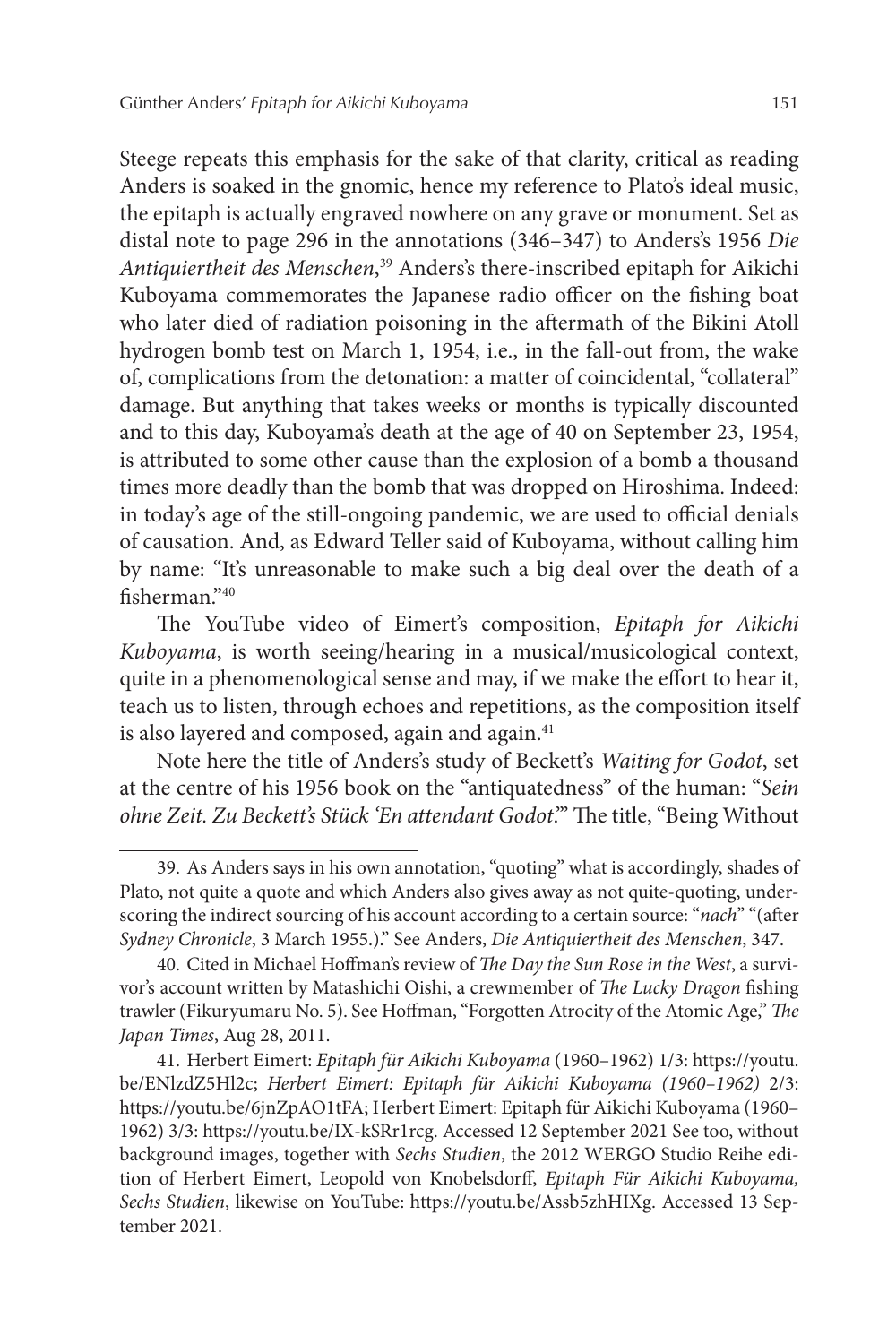Time," foregrounds Heidegger, via Anders's reflections on *having* and its modalities, an allusion continuing in the chapter's focus on deity, the holy, that is also modernity's self-preoccupation, no matter whether one begins with Nietzsche or takes a step back to Hölderlin or Meister Eckhart or Jacob Böhme—it depends on how you take your mysticism—with the death or flight or absence of God.

For Anders, it will make a difference to have proceeded in the decades after Nietzsche's death in 1900 to think the death of God in spite of the theological detail that it is this death that inaugurates the Christian era. A keen student of phenomenologically informed, hermeneutically informed social anthropology, Anders writes, and note his style, note his voice in its several registers as he, the son of the psychologists William Stern and Clara Stern, psychoanalyzes these same authors, be it:

Rilke, or Kafka, or Beckett—*their religious experience springs, paradoxically, always from religious frustration, from the fact that they do not experience God, and thus paradoxically from an experience they share with unbelief*. In Rilke this experience springs from the inaccessibility of God (the first *Duino* elegy); in Kafka from inaccessibility in a search (*The Castle*); in Beckett from inaccessibility in the act of waiting. For all of them the demonstrations of God's existence can be formulated as: "*He does not come, therefore He is*." "*Parousia does not occur, therefore He exists*." Here the negativity we know from "negative theology" seems to have affected the religious experience itself—thereby intensifying it immensely: while in negative theology, it was merely the *absence of attributes* that was being used to define God, here *God's absence itself* is made into a proof of His being. That this is true of Rilke and Kafka is undeniable; likewise that Heidegger's dictum which he borrows from Hölderlin—"for where danger is growing, rescue is growing, too"—belongs to the same type of "*proof ex absentia*."42

The reflection is a reflection on the *shadows* of the divine: this is negative theology: "*God's absence itself* is made into a proof of His being." And of course because this is Anders's reflection, it is at the same time a critical theoretical reflection on technology as on history and dominion as Anders goes on to parse Hegel's vision of the "motor of history" by way of the Kojévian disposition whereby the individual might be elevated beyond Abrahamic walking *with*/being *before* deity, not incomparable to the titanic

<sup>42.</sup> Anders, *Die Antiquiertheit des Menschen*, 215–254. Translated into English in 1965 as "Being Without Time: On Beckett's Play Waiting for Godot" in: Martin Esslin, ed., *Samuel Beckett: A Collection of Critical Essays* (New York: Prentice Hall, 1965), 140–151.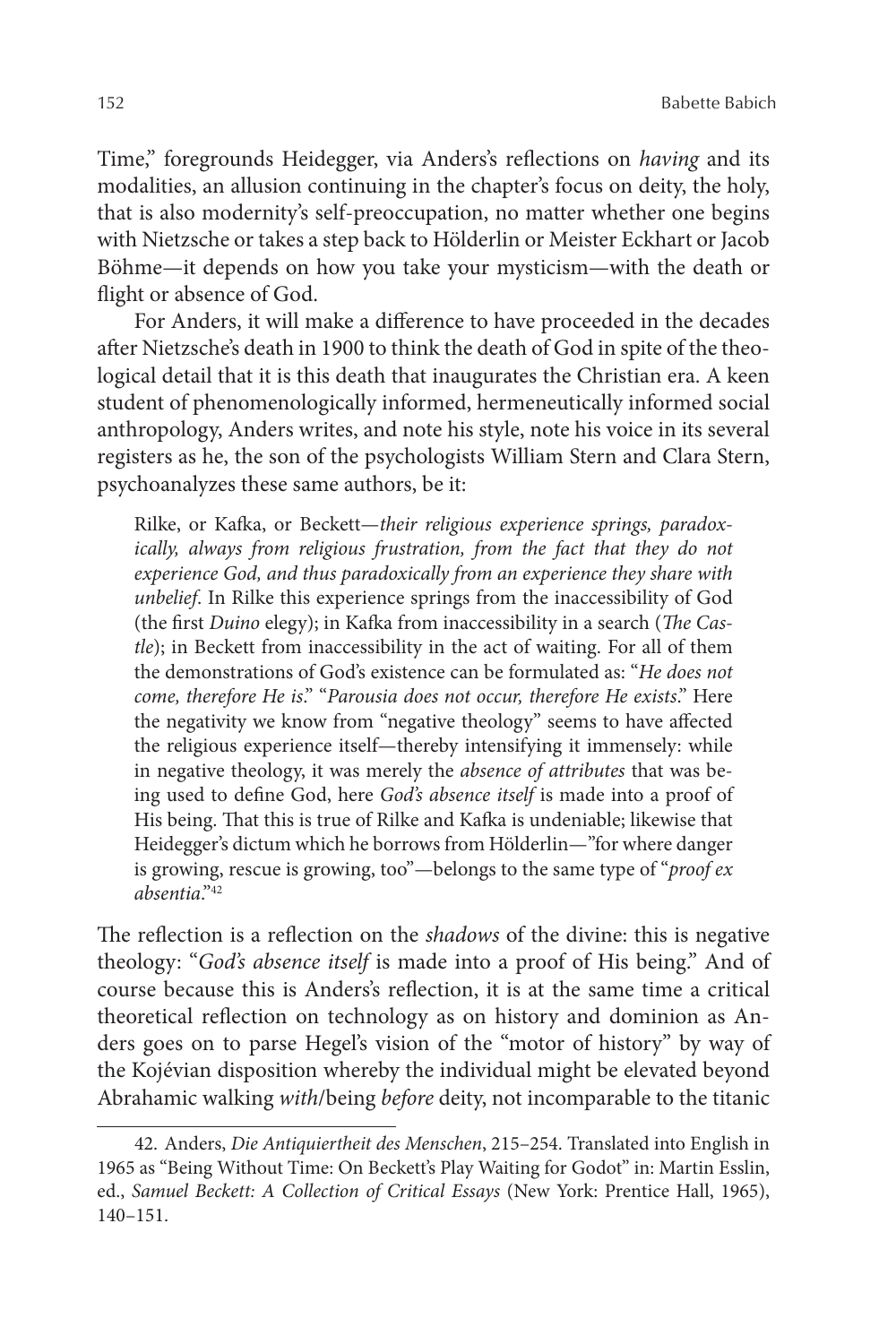ideal of Prometheus, defeated, as Anders claims, by Hegel's agonistic symbolism whereby, henceforward (here I cite the English translation):

"Man" is now seen as a *pair of men*; that the individual (who, as a metaphysical self-made man, had fought a Promethean struggle against the Gods) has now been replaced by *men* who fight *each other* for domination. It is *they* who are now regarded as *reality*; for "to be" now means "to dominate" and to struggle for domination; and they alone are seen as the "motor of time": for time is history; and history, in the eyes of dialectical philosophy, owes its movement exclusively to antagonism (between man and man or class and class); so exclusively, that at the moment when these antagonisms came to an end, history itself would cease, too.<sup>43</sup>

At stake are/would be *titanic* struggles, especially if, as Anders says with some unmarked irony, we manage not to die, especially as Anders gives this Aeschylean account of Beckett's drama, revised for the post-Hegelian, post-Marxian mind. No such "titanism" is in evidence in the context of the poem Anders adds to commemorate what has taken place in the case of the death of Aikichi Kuboyama, not merely, as Peter Sloterdijk reminds us down to the details of what can and what cannot be said (Sloterdijk notes that to advert even to the fact of the deployment of the bomb was prohibited in post war Japan), $44$  but more critically concerned with what continues to continue. Thus bombs, fracking, pollution, 4G, 5G, facts about lockdown, masks, vaccines, all of this continues apace, etc.

Earlier, I noted Herbert Eimert's electronic composition inspired by Anders's poem set into his endnotes: *Inschrift auf dem Gedenkstein für dieses erste Opfer der Wasserstoffbombe in Batavia*. [Inscription on the memorial stone for this first victim of the hydrogen bomb in Batavia (currently: Jakarta)]."45 Anders emphasized that this ought to be so commemorated that we might come to know it backwards and forwards: *wir wollen ihn auswendig lernen*, or as Steege renders it: "by heart."

<sup>43.</sup> Anders, "Being Without Time," 149–150.

<sup>44.</sup> I discuss this as "occupation censorship" in connection with Anders in Babich, *Günther Anders's Philosophy of Technology*, 216f. See Sloterdijk, *Terror from the Air* (Cambridge: Semiotexte/MIT Press, 2002).

<sup>45.</sup> Anders, *Die Antiquiertheit des Menschen*, 346. The note number: 260, corresponds to the page in the text where Anders addresses the non-experimental nature and the misleading technical rhetoric used to describe and used to preclude and prohibit discussion of the effects of such "experiments," which are already dispersed not on a "trial" but on a real and continuing basis, contaminating "air, sea, rainwater, earth, the botanical world, the animal world, the human world" (ibid., 260) quite along with foodstuffs and so on.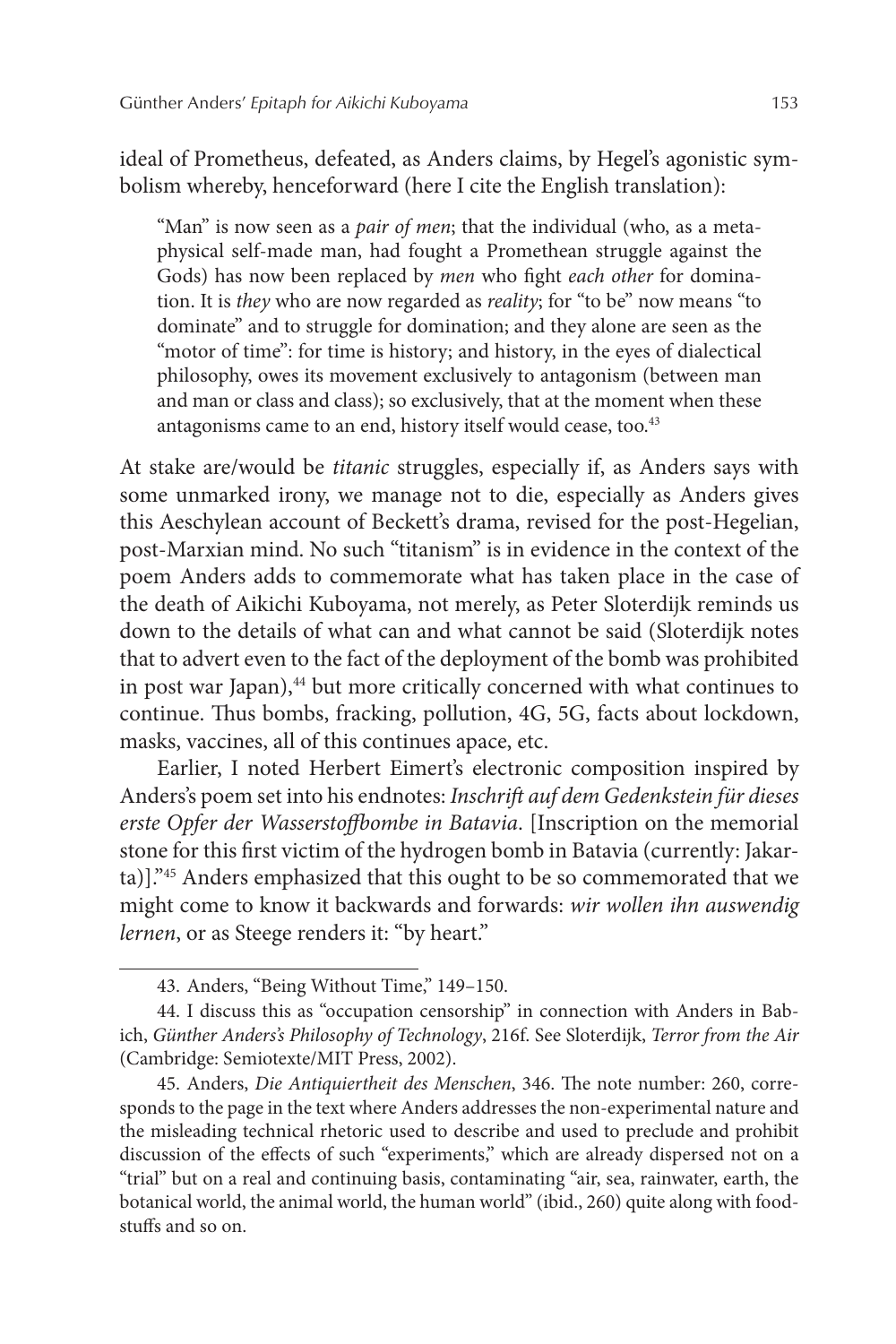Anders's poem, here citing Steege's translation, reads as follows: You little fisherman, we don't know whether you had merits. (Where would we be if everyone had merits?) But you had worries like us, like us, somewhere the graves of your parents, somewhere, on the shore, a woman who waited for you, and at home, the children who ran to meet you. Despite your worries you found it good to be there. Just like us. And you were right, Aikichi Kuboyama You little fisherman, even if your foreign name does not tell of merit, let us learn it by heart for our brief term Aikichi Kuboyama. As a word for our disgrace Aikichi Kuboyama. As our warning call Aikichi Kuboyama. But also, Aikichi Kuboyama, as the name of our hope: For whether you preceded us in your dying or only departed in our stead that depends only on us, even today, only on us, your brothers, Aikichi Kuboyama.46

Later, in June of 1979, Anders concludes his foreword to his second volume on humanity in the era of its techno-industrial "destruction" with a quote from Max Weber, here repeated above, as epigraph: "The most important things, naturally, are in the annotations."47

<sup>46.</sup> Anders, *Die Antiquiertheit des Menschen*, 346–347, this translation cited from Steege, "This is Not a Test," 335–336. See too Émilie Tardivel, "Vivre sans la peur. Éloge de la conscience apocalyptique" in *De quoi avons-nous peur?* (2018), 77–93.

<sup>47.</sup> Anders, *Die Antiquiertheit des Menschen II*, 14.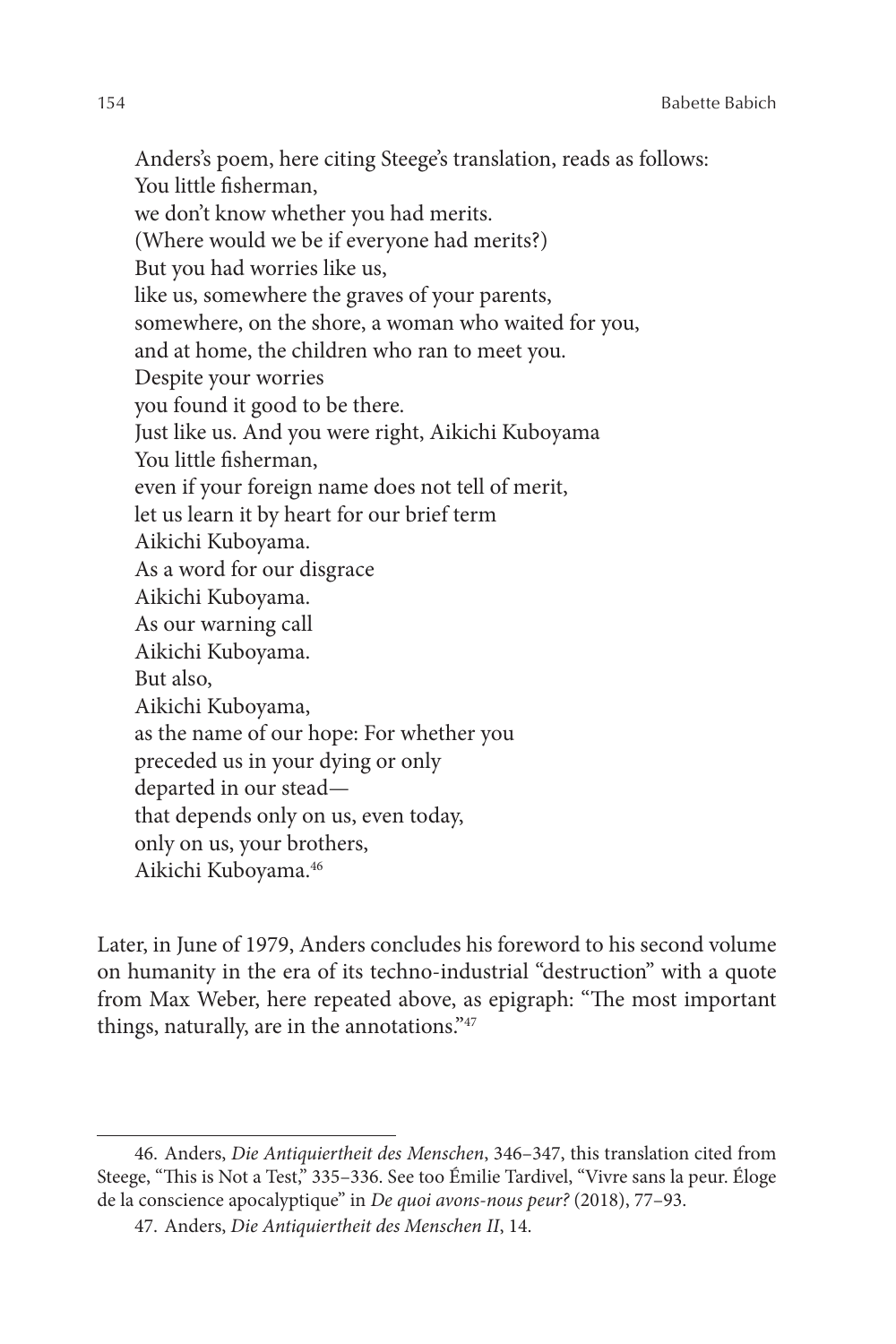I have been emphasising the placement of the poem in *The Antiquat*edness of Humanity.<sup>48</sup> Reading it, we may believe we see the reasons Eimert could have found this text compelling for his tone-speech tape composition. Listening to it, as I have sought to recommend, just as Steege also recommends,<sup>49</sup> is surely better.

But the poem is complicated and not merely because it is a memorial poem by a stranger (someone "other") for a stranger (someone "other"), and not merely because Anders treated memorial compositions with a certain bluntness that is of a piece with his style. Thus we can compare a parenthesis found in Anders more "familiar" commemorative legacy "*Das Vermächtnis*," written in memory of Anders's cousin, Walter Benjamin, a shock intervention in the middle of a memorial word, a defense against the imposition of common presumption:

> (*Keiner trat selbst durchs Tor. Sie werden über die Schwelle geschoben*)

[(No one / steps of themselves though the gateway. They were / shoved over the threshold.)]

Anders's words for Benjamin redeem what is otherwise colloquially, thoughtlessly said: here, quite as in every case like it, there is no such thing as suicide, no "self"-murder.

Writing of Aikichi Kuboyama, Anders reminds us that we are "brothers" to Aikichi Kuboyama, *let his name be a memory*, and as "brothers," using Anders's stylized rhetoric, *let his name be a blessing*, his name can be "the name of our hope." And still, we are hardly let off lightly. Indeed, we are not let off at all: Anders catches us, to the discomfit of many of his would-be readers, by his style, his *otherness*, his indiscriminate pronouns: Anders names *us*—*all of us* and not *some of us*—as so many, many, *sons* of Eichmann.

This inclusiveness is perhaps even harder in the current "pandemic," a time even more "experimental,"<sup>50</sup> than the "tests" that caught one individual

<sup>48.</sup> "Obsolescence" as this is sometimes translated is misleading and Anders himself insists that the term belongs to Ernst Bloch.

<sup>49.</sup> Steege, "This is Not a Test," 336–337.

<sup>50.</sup> Ibid., cited above, foregrounds the experimental for Anders and beyond in its historical breadth both with reference to experiments as such in science as in art and culture.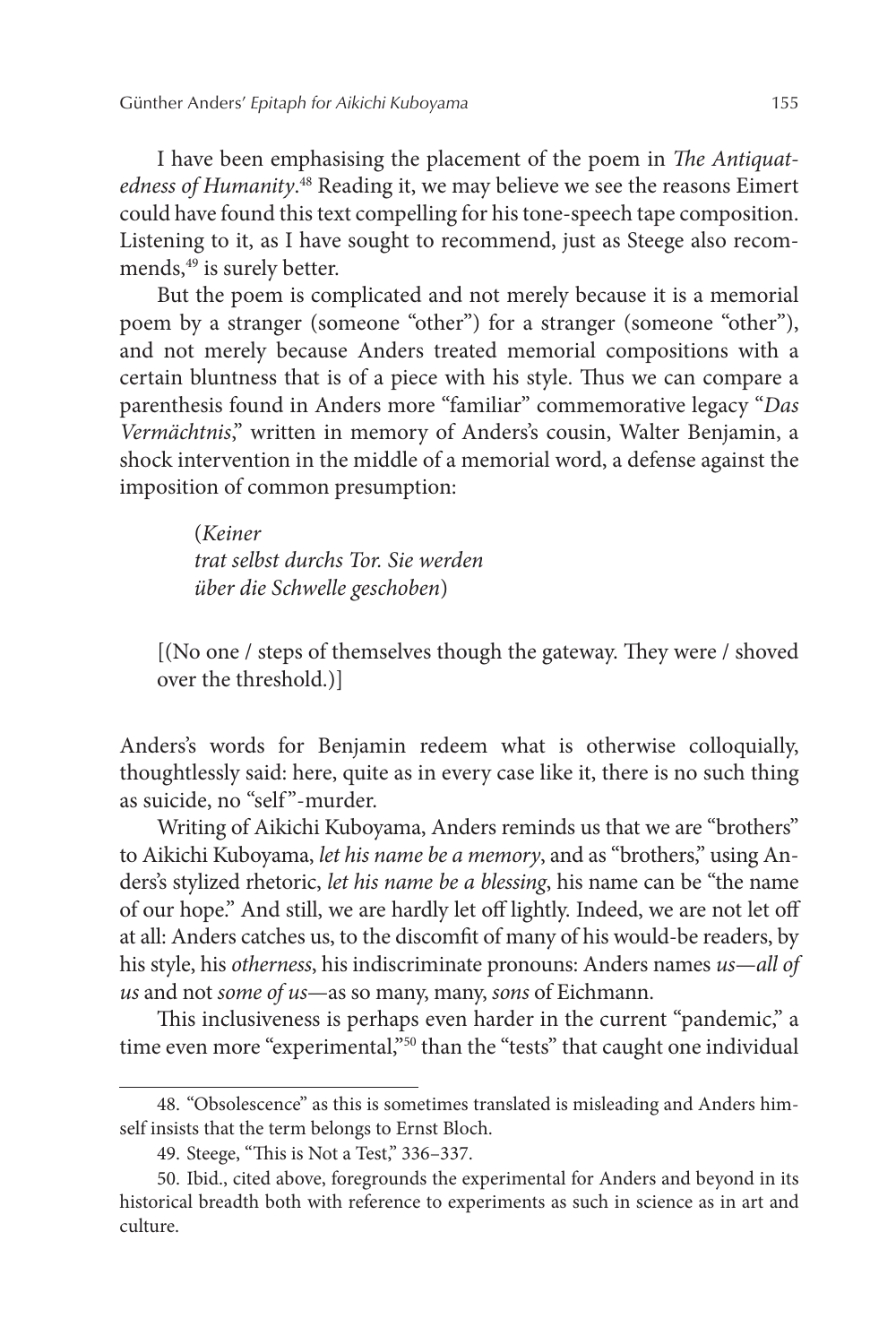(this is an utter understatement) on one unprepared fishing trawler.<sup>51</sup> Thus Anders writes of the first *and* second *and* third industrial revolutions.<sup>52</sup> And, today, to use Williams's question once again, *where do we find ourselves?* We know the answer, especially in the era of "the great reset": we find ourselves today living in (and on the terms of) the fourth industrial revolution.

It seems evident that Anders found himself in the same era as he speaks as a prophet along with Ivan Illich in his own *Medical Nemesis*. A native of the same Vienna where Anders lived the greater part of his life and where Anders died, Illich (1926–2002) was not known for a lack of provocation, which may be the reason Illich's book remains timely and may also be the reason it remains unread, except in fits and starts, bits and quotes. *Medical Nemesis* is a book on the "expropriation" (to use the very Heideggerian, very Andersian language Illich takes up with reference to neither thinker, as he takes over or "covers" the word in his own voice, for his own purposes in writing the "expropriation of health" and "of death").<sup>53</sup> By saying that Illich does not refer to Heidegger or Anders, I would not care to claim that Illich was unaware of these references (Illich, famous for his own footnotes in *In the Vineyard of the Text*, 54 is just as scrupulous in leaving out certain references) but I think it safe to say that Illich means something else thereby.

A Catholic priest by vocation and dedication throughout his life, as a man less than convinced of the death of God (so unlike Anders), Illich knew that it is less our own *life* that is taken from us in our fear of death and our fear of dying (which is on Illich's account the reason we submit to

<sup>51.</sup> This is inaccurate or a matter of spin. Daisuke Akimoto notes that it not just one "fisherman" and not just one fishing trawler but, and much rather, a more difficult to assess number of boats and corresponding victims: "As many as 856 Japanese vessels in the area were damaged and contaminated by the end of 1954." *Japan's Nuclear Identity and its Implications for Nuclear Abolition* (London: Palgrave Macmillan, 2020), 20. Akimoto goes on to point out that this number must be increased even more given that there were a total of 67 such tests, meaning that fisherman and the inhabitants of the Marshal islands suffered the consequences in terms of stillbirths and deformities, illnesses and thyroid disorders.

<sup>52.</sup> Anders, *Die Antiquiertheit des Menschen II*, 15ff.

<sup>53.</sup> Illich uses both phrases in his *Medical Nemesis: The Expropriation of Health* (New York: Pantheon Books, 1976).

<sup>54.</sup> Ivan Illich, *In the Vineyard of the Text* (Chicago: University of Chicago, 1996 [1991]). See for a discussion with specific reference to Nietzsche and philology, my "Weinberg und Rhythmus: Ivan Illich, Friedrich Nietzsche—und Harry Potter" in Babich, *Nietzsches Plastik. Ästhetische Phänomenologie im Spiegel des Lebens* (Oxford/ Berlin: Peter Lang, 2021), 283–314.